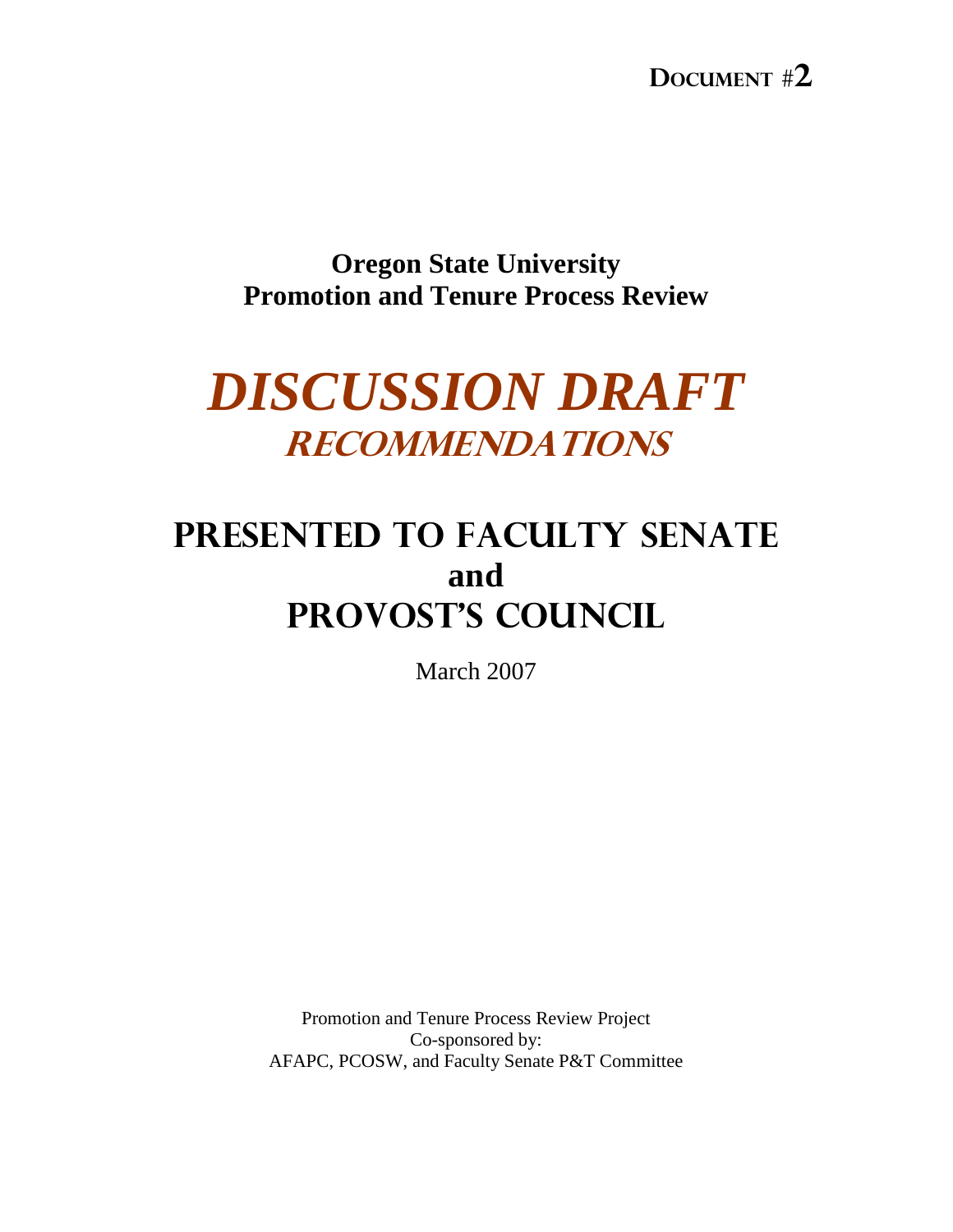#### **Recommendations**

#### **1. Clarify roles:**

As a university, OSU must engage in an active process to clarify the expected role of the department Head/Chair in supporting the progress of each faculty member to eventual tenure and/or promotion. In this case, "role" means efforts beginning before the first day of employment, and continuing through a successful promotion and/or tenure decision.

|                | Specific actions to accomplish recommendation                   | Who            | When |
|----------------|-----------------------------------------------------------------|----------------|------|
| 1a             | Convene conversations between faculty, faculty senate, and      | Fac Senate     |      |
|                | administration to clarify roles                                 | Provost        |      |
|                |                                                                 | Ac Affairs     |      |
| 1 <sub>b</sub> | Revise procedural guidelines for Promotion and Tenure to        | Fac Senate     |      |
|                | include explicit information about the roles of the individuals | P&T            |      |
|                | involved in each step of the P&T process                        | Committee      |      |
|                |                                                                 |                |      |
|                | Revise P&T flowchart to include early pre-tenure                | Academic       |      |
|                | responsibilities and steps                                      | <b>Affairs</b> |      |
| 1c             | Offer detailed workshops addressing all aspects of the 6-year   | Academic       |      |
|                | P&T process for Department Heads/Chairs and other academic      | <b>Affairs</b> |      |
|                | administrators                                                  |                |      |
|                | Require participation within one year of assuming the           | Provost and    |      |
|                | administrative role                                             | Deans          |      |
| 1 <sub>d</sub> | Offer follow-on workshops for Department Heads/Chairs and       | Academic       |      |
|                | other academic administrators to stay current with emerging     | <b>Affairs</b> |      |
|                | practices and concerns                                          |                |      |
|                |                                                                 | Provost and    |      |
|                | Require participation every 3 years, more often if possible     | Deans          |      |
| 1e             | Develop and implement assessment of workshop effectiveness      | Academic       |      |
|                |                                                                 | Affairs        |      |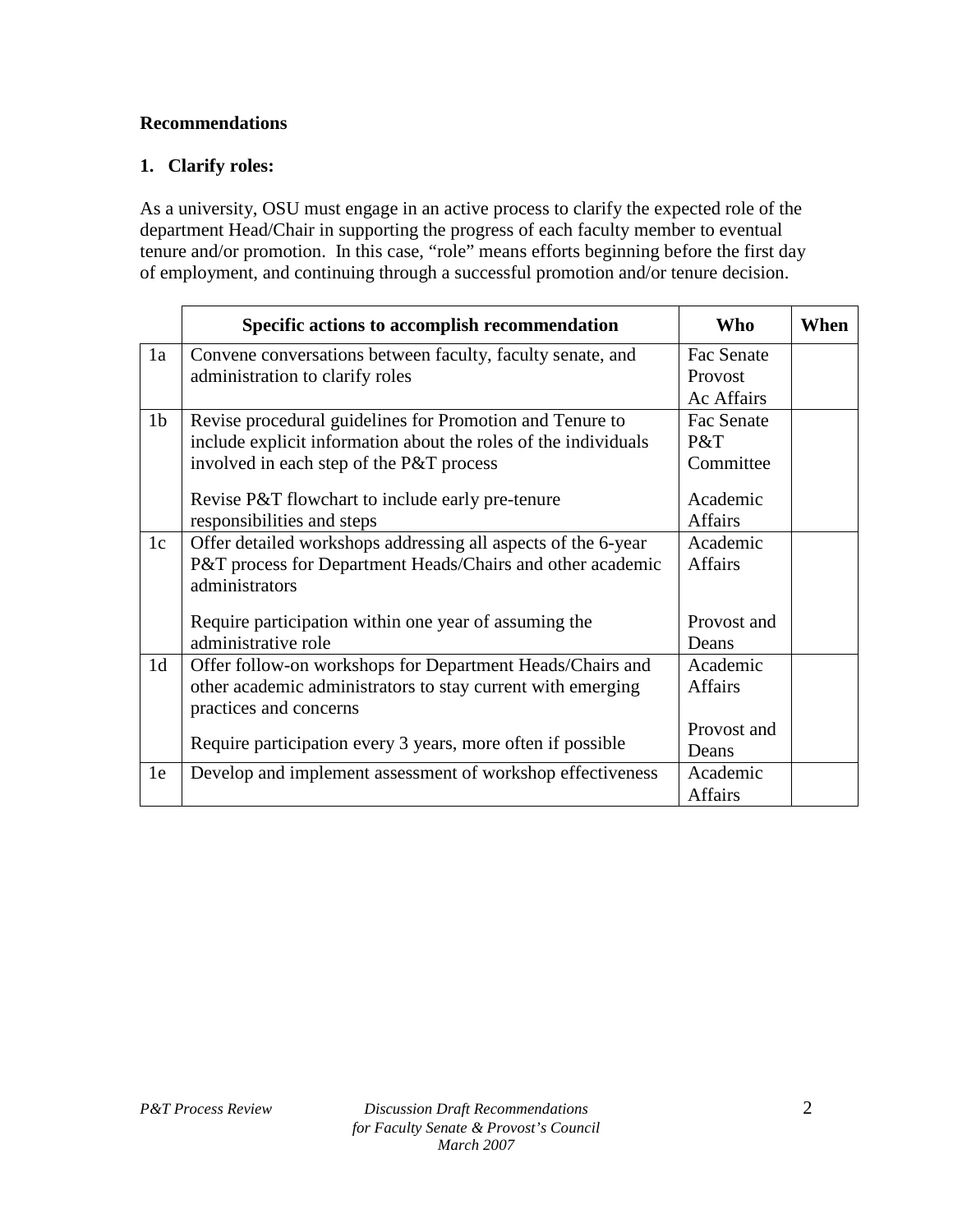## **2. Clarify expectations:**

Department and faculty members should *mutually* clarify the following expectations and commitments in writing. The chair's or head's signed approval *and* the dean's signed acknowledgement of each written agreement would be required, and a copy of each approved and signed agreement should be returned to the faculty member in a timely manner.

|    | Specific actions to accomplish recommendation                                                                                                                                                                                                                                                                                                                                                                                                                                                                                                                                                                                                                                                                                                                                                                                                                                                                                                                                                                                                                                                                                                                                                                                                                                                                                                                                                                                                                                                                                                                                                                                                                                                                                                                                                                                          | <b>Who</b>                               | When |
|----|----------------------------------------------------------------------------------------------------------------------------------------------------------------------------------------------------------------------------------------------------------------------------------------------------------------------------------------------------------------------------------------------------------------------------------------------------------------------------------------------------------------------------------------------------------------------------------------------------------------------------------------------------------------------------------------------------------------------------------------------------------------------------------------------------------------------------------------------------------------------------------------------------------------------------------------------------------------------------------------------------------------------------------------------------------------------------------------------------------------------------------------------------------------------------------------------------------------------------------------------------------------------------------------------------------------------------------------------------------------------------------------------------------------------------------------------------------------------------------------------------------------------------------------------------------------------------------------------------------------------------------------------------------------------------------------------------------------------------------------------------------------------------------------------------------------------------------------|------------------------------------------|------|
| 2a | Initial Agreements: During the first year of employment and<br>annually thereafter, the department head/chair would involve the<br>tenure-track faculty in developing and fine-tuning the following<br>documents:                                                                                                                                                                                                                                                                                                                                                                                                                                                                                                                                                                                                                                                                                                                                                                                                                                                                                                                                                                                                                                                                                                                                                                                                                                                                                                                                                                                                                                                                                                                                                                                                                      | Policy $-$<br>Academic<br><b>Affairs</b> |      |
|    | 1. Position description: A detailed description of teaching,<br>scholarship/creative activity, service, and other duties which<br>includes percent of effort allocated to each area<br>Scholarly expectations agreement: At the discretion of the<br>2.<br>faculty member, a mutually agreed-upon set of expectations<br>for scholarship and creative activity may be developed to<br>clarify concerns about the acceptability of atypical or<br>ground-breaking scholarship<br>3. Performance standards: Realistic general productivity and<br>performance guidelines based on availability of resources<br>and the individual's position description; these guidelines<br>should be informative rather than prescriptive<br>Departmental support plan: a support structure or plan<br>4.<br>detailing steps and initiatives the department will undertake<br>to support the faculty member's success in P&T<br>Examples include but are not limited to:<br>Orientation plan to introduce resource people, key<br>$\bullet$<br>colleagues, administrative processes, social/professional<br>networks, and formal/informal norms and practices<br>3-person formal mentoring committee including faculty<br>$\bullet$<br>inside and outside the department, to support the success<br>of new faculty member during the pre-tenure period<br>Regular/ongoing peer evaluation of teaching with<br>$\bullet$<br>constructive feedback and resources for improvement<br>beginning in the first year<br>Standard pre-tenure review form and P&T dossier<br>$\bullet$<br>format provided during the first year, including<br>explanations, expectations, and guidance about how to<br>use these tools to guide the pre-tenure career path<br>Recent examples of successful P&T dossiers for similar<br>positions in the department or college | Implement-<br>Deans/Dept<br>Heads        |      |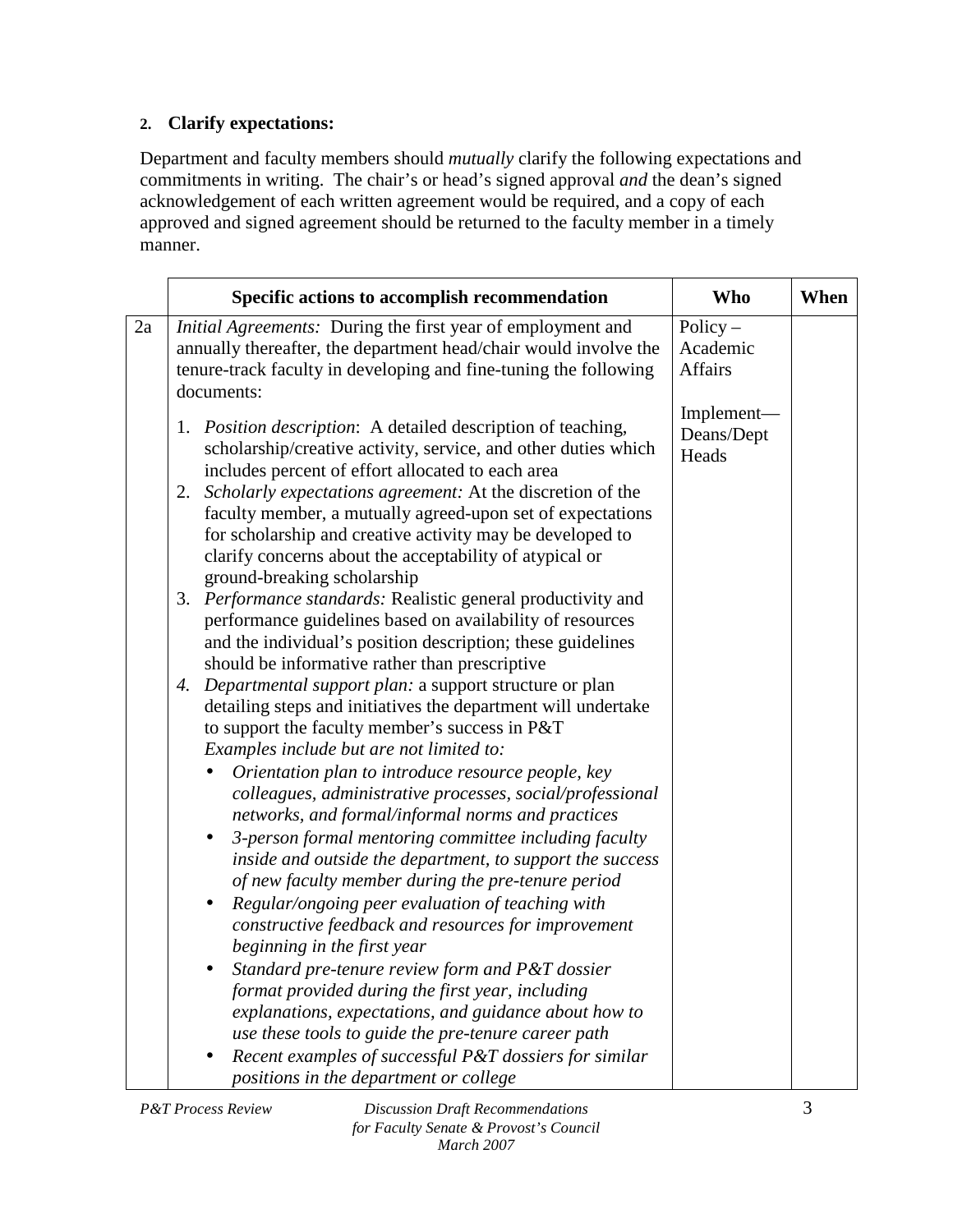|                | Specific actions to accomplish recommendation                                                                                                                                                                                                                                                                                                                                                                                                                                                          | Who                                                                                                        | When |
|----------------|--------------------------------------------------------------------------------------------------------------------------------------------------------------------------------------------------------------------------------------------------------------------------------------------------------------------------------------------------------------------------------------------------------------------------------------------------------------------------------------------------------|------------------------------------------------------------------------------------------------------------|------|
| 2 <sub>b</sub> | <i>Management of Agreements: Agreements or revisions to</i><br>agreements require written acknowledgement by the Dean in a<br>timely manner. All versions of agreements, dated/signed, shall<br>be included in the P&T dossier as context for candidate's<br>accomplishments                                                                                                                                                                                                                           | $Policy -$<br>Academic<br><b>Affairs</b><br>Fac Sen P&T<br>Committee                                       |      |
|                | Changes in leadership at the department, college, or university<br>level do not automatically negate or justify a unilateral change of<br>an existing scholarly expectations or departmental support<br>agreement.<br>Failure to supply agreed-upon support may be grounds for<br>extending the tenure clock                                                                                                                                                                                           | Implement-<br>Provost,<br>Deans, Dept<br>Heads/Chairs                                                      |      |
| 2c             | Assessment and adjustment: Annual and 3 <sup>rd</sup> -year reviews will<br>include explicit review of agreements and opportunity to<br>determine whether updates are needed. Review will address<br>Performance of faculty member in meeting day-to-day<br>$\bullet$<br>expectations of the position, including details about strengths<br>and areas for improvement<br>Progress of faculty member towards successful P&T, with<br>$\bullet$<br>specific recommendations to improve chance of success | Policy-<br>Academic<br><b>Affairs</b><br>Implement—<br>Academic<br>Affairs,<br>Deans, Dept<br>Heads/Chairs |      |

### **3. Ensure broad representation of perspectives and expertise in P&T decisionmakers at all levels.**

|    | Specific actions to accomplish recommendation                                                                                                                                                                                                                                                                                                                                     | <b>Who</b>                                                                 | When |
|----|-----------------------------------------------------------------------------------------------------------------------------------------------------------------------------------------------------------------------------------------------------------------------------------------------------------------------------------------------------------------------------------|----------------------------------------------------------------------------|------|
| 3a | Broad range of perspectives should be an explicit consideration<br>in forming of department and college-level committees.<br>Suggestions include:<br>• Establish term limits for college-level committee membership<br>to ensure regular turnover<br>• Rotate department representation on college-level committees<br>to ensure that particular discipline-specific norms do not | Policy—Fac<br>Senate P&T<br>Committee<br>Implement—<br>Deans<br>Dept Heads |      |
|    | dominate college standards<br>• Include trained outside representatives (similar to "grad reps"<br>on graduate student committees) on department and college<br>P&T committees to provide different perspectives and P&T<br>process expertise<br>Evaluate annual P&T process on this objective                                                                                    | & Chairs<br>Fac Senate<br>P&T<br>Committee                                 |      |